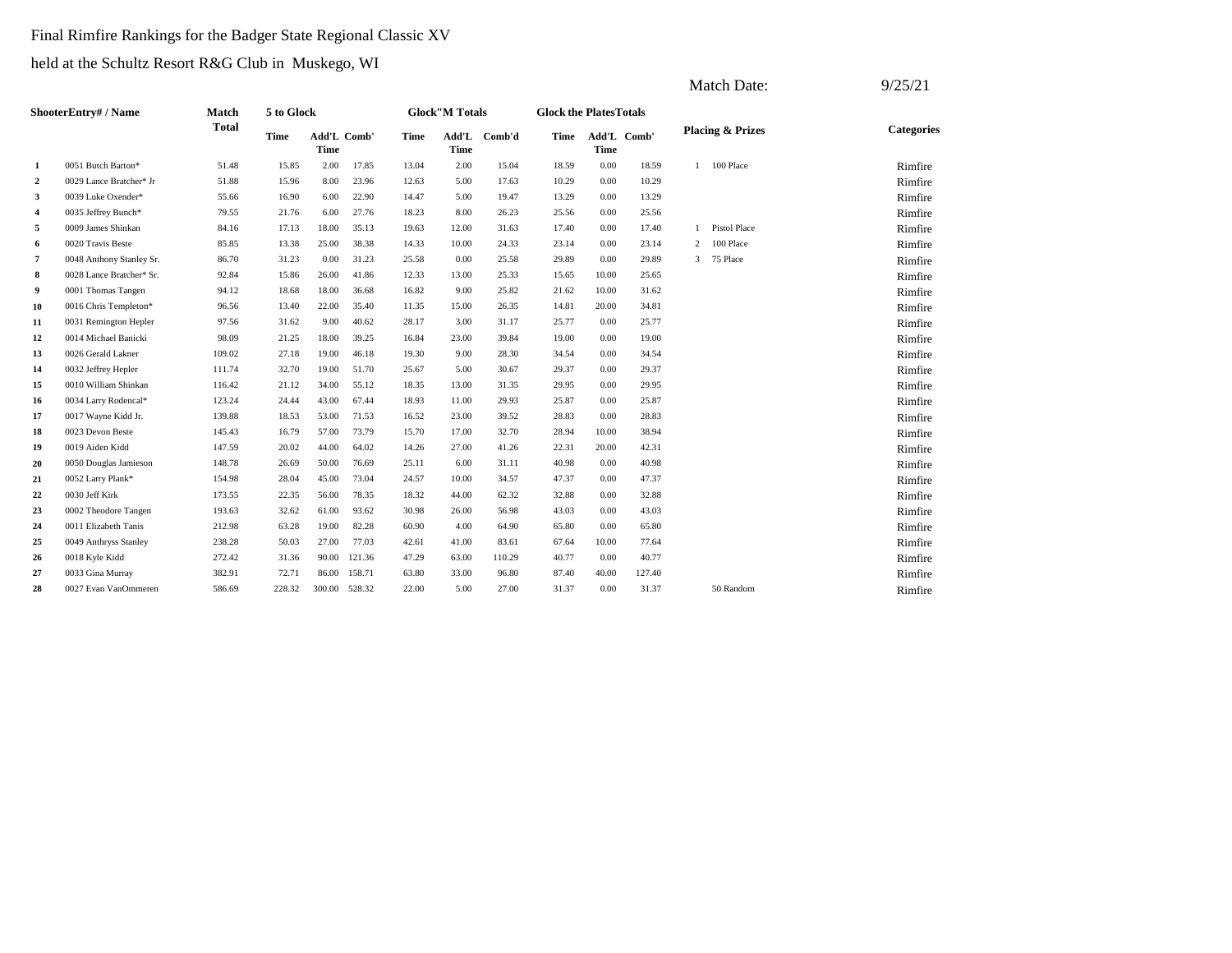# Final GLOCK Girl Rankings for the Badger State Regional Classic XV

|                |                      |        |            |                     |        |       |                        |        |                                |               |        | Match Date:                      | 9/25/21 |
|----------------|----------------------|--------|------------|---------------------|--------|-------|------------------------|--------|--------------------------------|---------------|--------|----------------------------------|---------|
|                | ShooterEntry# / Name | Match  | 5 to Glock |                     |        |       | <b>Glock</b> "M Totals |        | <b>Glock the Plates Totals</b> |               |        |                                  |         |
|                |                      | Total  | Time       | Add'L Comb'<br>Time |        | Time  | Add'L<br>Time          | Comb'd | Time                           | Add'L<br>Time | Comb'  | <b>Placing &amp; Prizes</b>      |         |
|                | 0043 Elizabeth Janda | 146.29 | 50.86      | 9.00                | 59.86  | 40.14 | 5.00                   | 45.14  | 41.29                          | 0.00          | 41.29  | 100 Place                        |         |
| $\mathbf{2}$   | 0025 Pamela Phelps   | 213.34 | 32.55      | 71.00               | 103.55 | 27.10 | 13.00                  | 40.10  | 39.69                          | 30.00         | 69.69  | 2 year membership renewal Random |         |
| $\overline{2}$ |                      | 213.34 | 32.55      | 71.00               | 103.55 | 27.10 | 13.00                  | 40.10  | 39.69                          | 30.00         | 69.69  | 50 Place                         |         |
| 3              | 0044 Susan Midkiff   | 642.53 | 51.36      | 134.00              | 185.36 | 75.54 | 82.00                  | 157.54 | 179.63                         | 120.00        | 299.63 | Knife Place                      |         |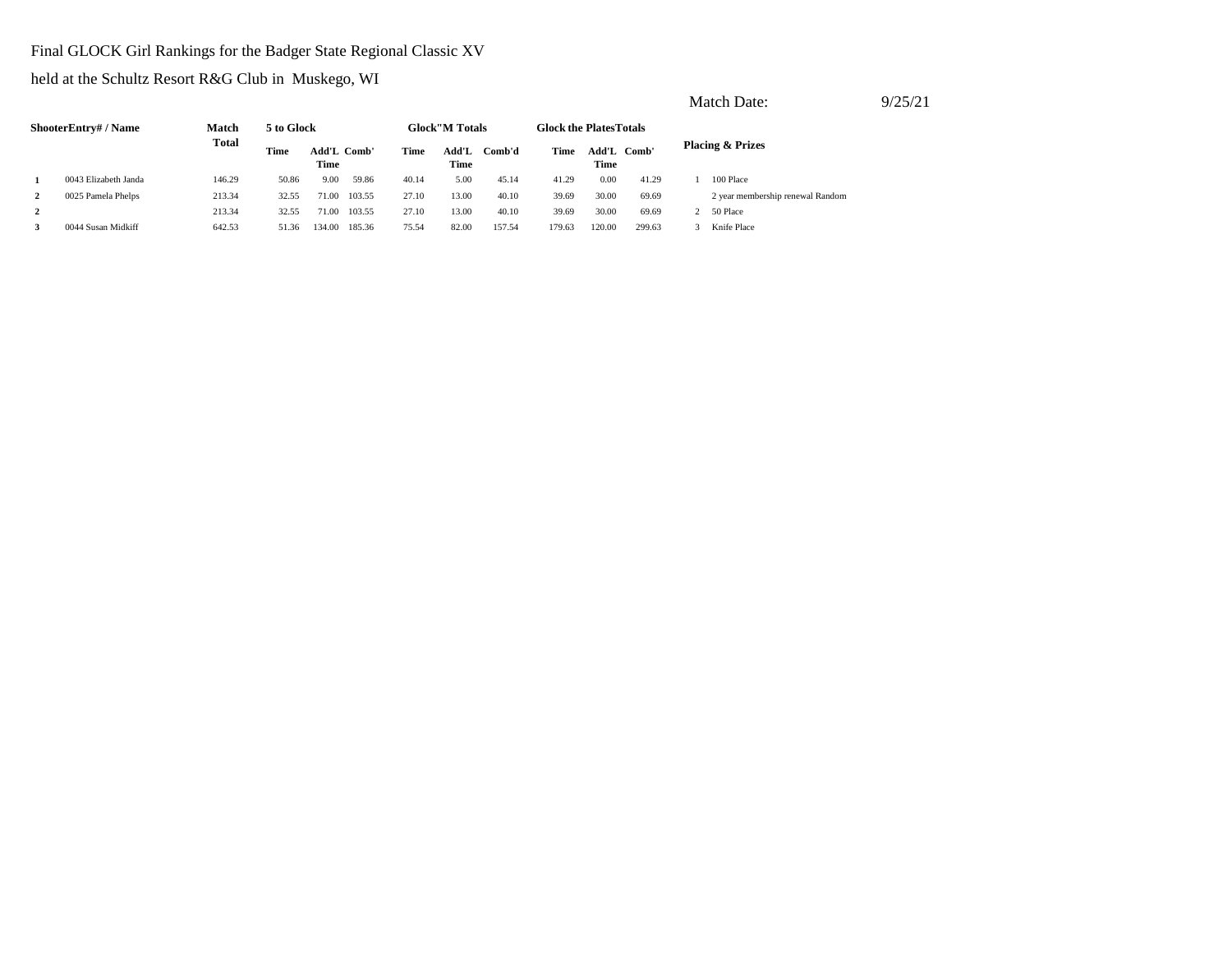Final Pocket GLOCK Rankings for the Badger State Regional Classic XV

|                |                      |        |            |                     |       |       |                       |        |                                |                     |        |                | Match Date:                 |  | 9/25/21 |
|----------------|----------------------|--------|------------|---------------------|-------|-------|-----------------------|--------|--------------------------------|---------------------|--------|----------------|-----------------------------|--|---------|
|                | ShooterEntry#/Name   | Match  | 5 to Glock |                     |       |       | <b>Glock"M Totals</b> |        | <b>Glock the Plates Totals</b> |                     |        |                |                             |  |         |
|                |                      | Total  | Time       | Add'L Comb'<br>Time |       | Time  | Add'L<br>Time         | Comb'd | Time                           | Add'L Comb'<br>Time |        |                | <b>Placing &amp; Prizes</b> |  |         |
| 1              | 0040 Luke Oxender*   | 57.74  | 11.70      | 6.00                | 17.70 | 11.39 | 0.00                  | 11.39  | 18.65                          | 10.00               | 28.65  |                | 100 Place                   |  |         |
| $\mathbf{2}$   | 0012 Bryan Dover*    | 64.44  | 10.46      | 18.00               | 28.46 | 8.64  | 1.00                  | 9.64   | 16.34                          | 10.00               | 26.34  |                |                             |  |         |
| 3              | 0037 Alex Theofiles  | 122.93 | 12.67      | 17.00               | 29.67 | 13.09 | 1.00                  | 14.09  | 19.17                          | 60.00               | 79.17  |                | 100 Place                   |  |         |
| $\overline{4}$ | 0042 Elizabeth Janda | 137.10 | 31.26      | 15.00               | 46.26 | 30.12 | 8.00                  | 38.12  | 42.72                          | 10.00               | 52.72  | $\overline{2}$ | 50 Place                    |  |         |
| 5              | 0021 Travis Beste    | 137.61 | 11.83      | 23.00               | 34.83 | 12.08 | 12.00                 | 24.08  | 28.70                          | 50.00               | 78.70  | 3              | Knife Place                 |  |         |
| 6.             | 0008 Larry Rodencal* | 140.13 | 17.17      | 10.00               | 27.17 | 15.01 | 7.00                  | 22.01  | 30.95                          | 60.00               | 90.95  |                |                             |  |         |
| $\overline{7}$ | 0013 Matthew Myers   | 140.24 | 19.81      | 4.00                | 23.81 | 13.42 | 3.00                  | 16.42  | 30.01                          | 70.00               | 100.01 |                |                             |  |         |
| 8              | 0003 Joe Manago      | 295.11 | 20.74      | 45.00               | 65.74 | 18.71 | 36.00                 | 54.71  | 44.66                          | 130.00              | 174.66 |                |                             |  |         |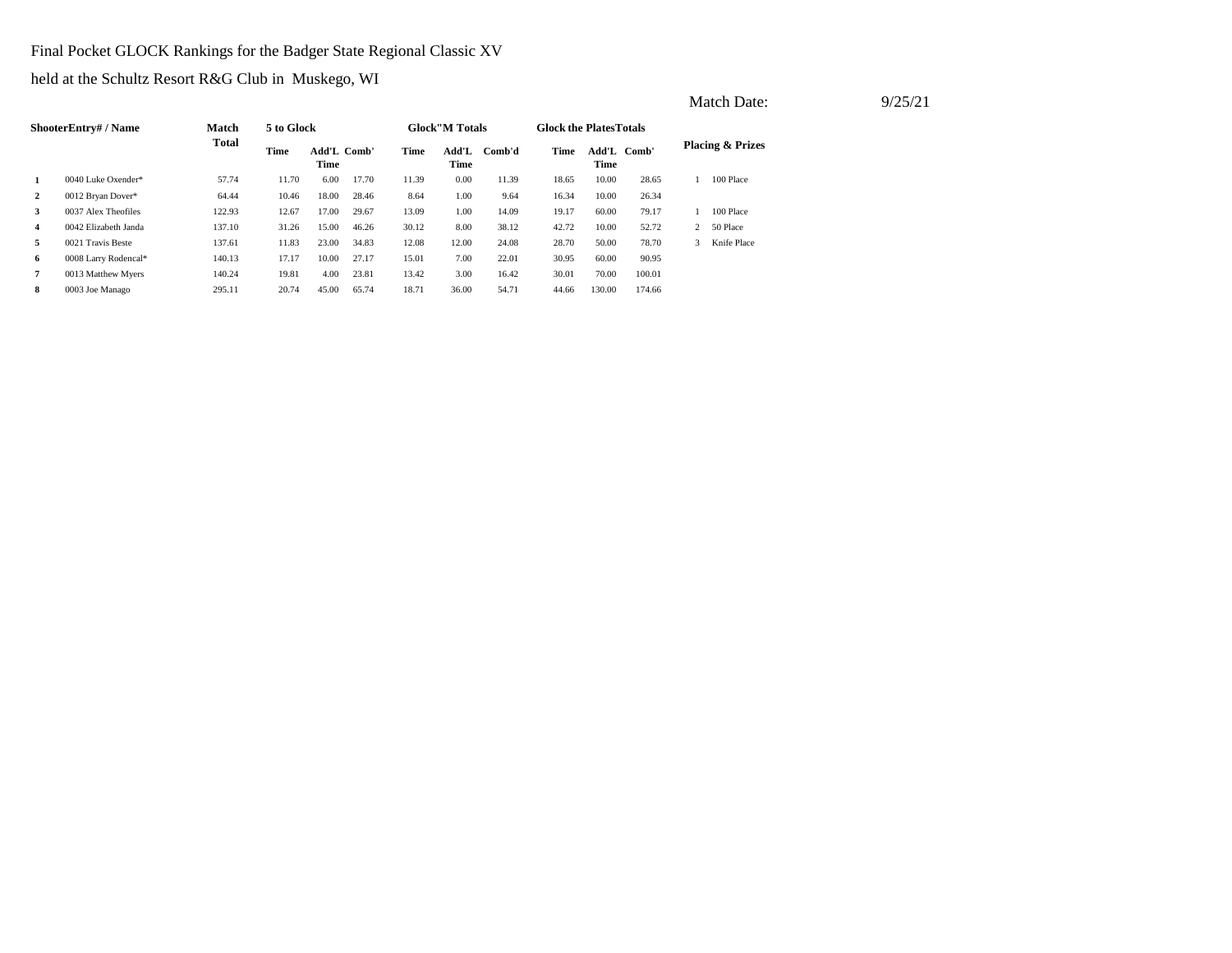# Final Stock MOS Rankings for the Badger State Regional Classic XV

held at the Schultz Resort R&G Club in Muskego, WI

|                | <b>ShooterEntry# / Name</b> | Match        | 5 to Glock |                            |        |       | <b>Glock</b> "M Totals |        | <b>Glock the Plates Totals</b> |                     |       |                |                             |
|----------------|-----------------------------|--------------|------------|----------------------------|--------|-------|------------------------|--------|--------------------------------|---------------------|-------|----------------|-----------------------------|
|                |                             | <b>Total</b> | Time       | <b>Add'L Comb'</b><br>Time |        | Time  | Add'L<br>Time          | Comb'd | Time                           | Add'L Comb'<br>Time |       |                | <b>Placing &amp; Prizes</b> |
| 1              | 0041 Luke Oxender*          | 54.09        | 17.40      | 2.00                       | 19.40  | 15.08 | 4.00                   | 19.08  | 15.61                          | 0.00                | 15.61 |                | 100 Place                   |
| $\overline{2}$ | 0036 Jeffrey Bunch*         | 62.87        | 21.07      | 7.00                       | 28.07  | 17.37 | 1.00                   | 18.37  | 16.43                          | 0.00                | 16.43 |                |                             |
| 3              | 0015 Michael Banicki        | 67.15        | 22.56      | 3.00                       | 25.56  | 17.02 | 8.00                   | 25.02  | 16.57                          | 0.00                | 16.57 |                | 100 Place                   |
| 4              | 0046 Troy Janda*            | 70.59        | 23.61      | 3.00                       | 26.61  | 20.09 | 7.00                   | 27.09  | 16.89                          | 0.00                | 16.89 |                |                             |
| 5              | 0004 Robby Personette*      | 72.85        | 19.55      | 14.00                      | 33.55  | 17.90 | 1.00                   | 18.90  | 20.40                          | 0.00                | 20.40 |                |                             |
| 6              | 0038 Alex Theofiles         | 82.77        | 26.11      | 10.00                      | 36.11  | 21.44 | 3.00                   | 24.44  | 22.22                          | 0.00                | 22.22 | $\overline{c}$ | 50 Place                    |
| 7              | 0022 Travis Beste           | 91.65        | 20.95      | 20.00                      | 40.95  | 19.49 | 5.00                   | 24.49  | 26.21                          | 0.00                | 26.21 | 3              | Knife Place                 |
| 8              | 0047 Anthony Stanley Sr.    | 161.56       | 39.84      | 68.00                      | 107.84 | 27.52 | 2.00                   | 29.52  | 24.20                          | 0.00                | 24.20 |                |                             |
| 9              | 0045 Mark Salm              | 175.32       | 43.61      | 27.00                      | 70.61  | 42.78 | 10.00                  | 52.78  | 51.93                          | 0.00                | 51.93 |                |                             |
| 10             | 0024 Devon Beste            | 176.27       | 19.57      | 45.00                      | 64.57  | 20.22 | 34.00                  | 54.22  | 27.48                          | 30.00               | 57.48 |                |                             |
| 11             | 0007 Richard Arehart        | 233.68       | 52.60      | 27.00                      | 79.60  | 47.50 | 27.00                  | 74.50  | 59.58                          | 20.00               | 79.58 |                |                             |

Match Date: 9/25/21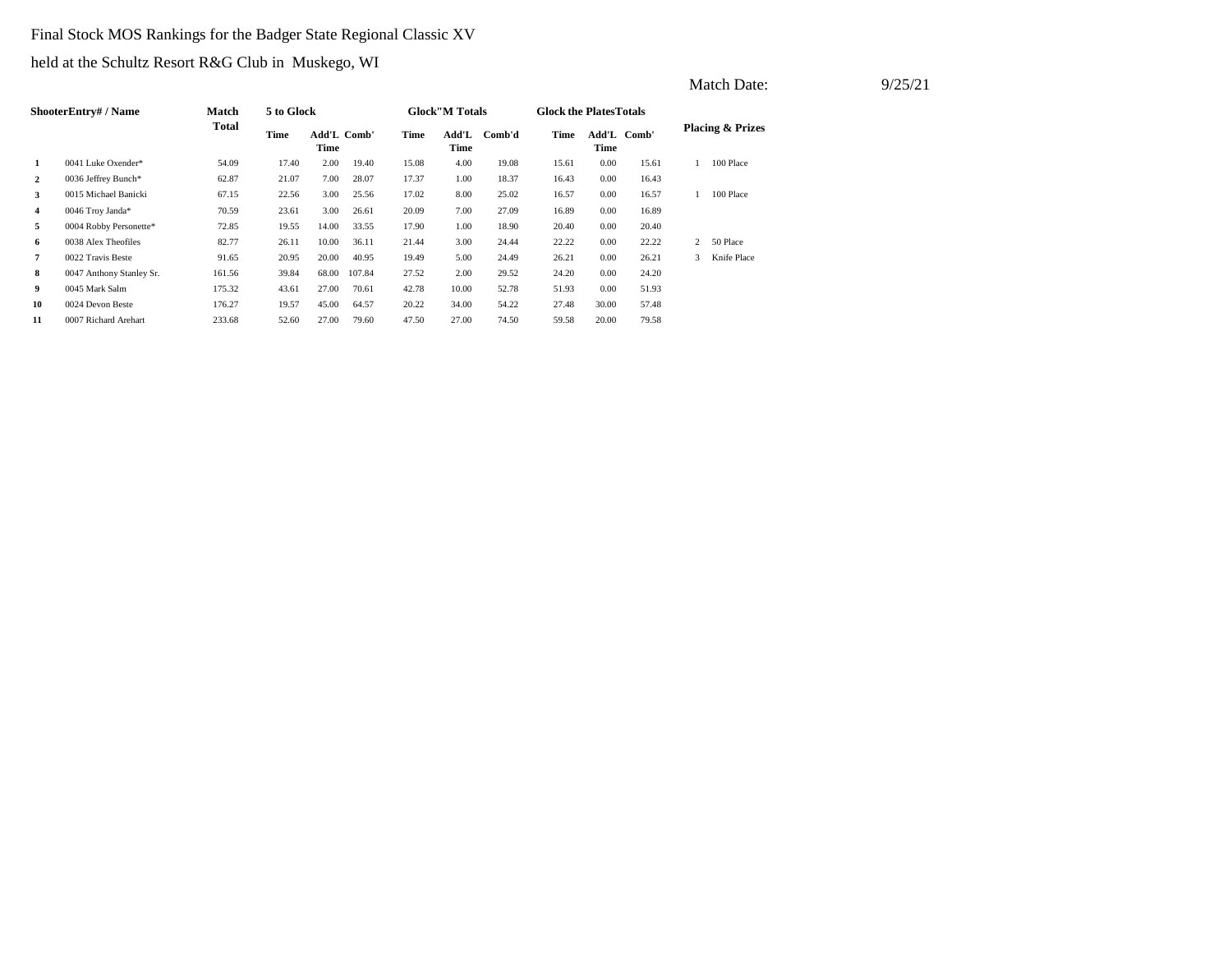Match Date:

**The following scores have not been included in the above results due to administrative issues or scoring errors Please call the GSSF office (770) 437-4718 as soon as possible for further clarification. Thank you.**

**Shooters who did not finish the match...**

**Shooters who did not show**

**0**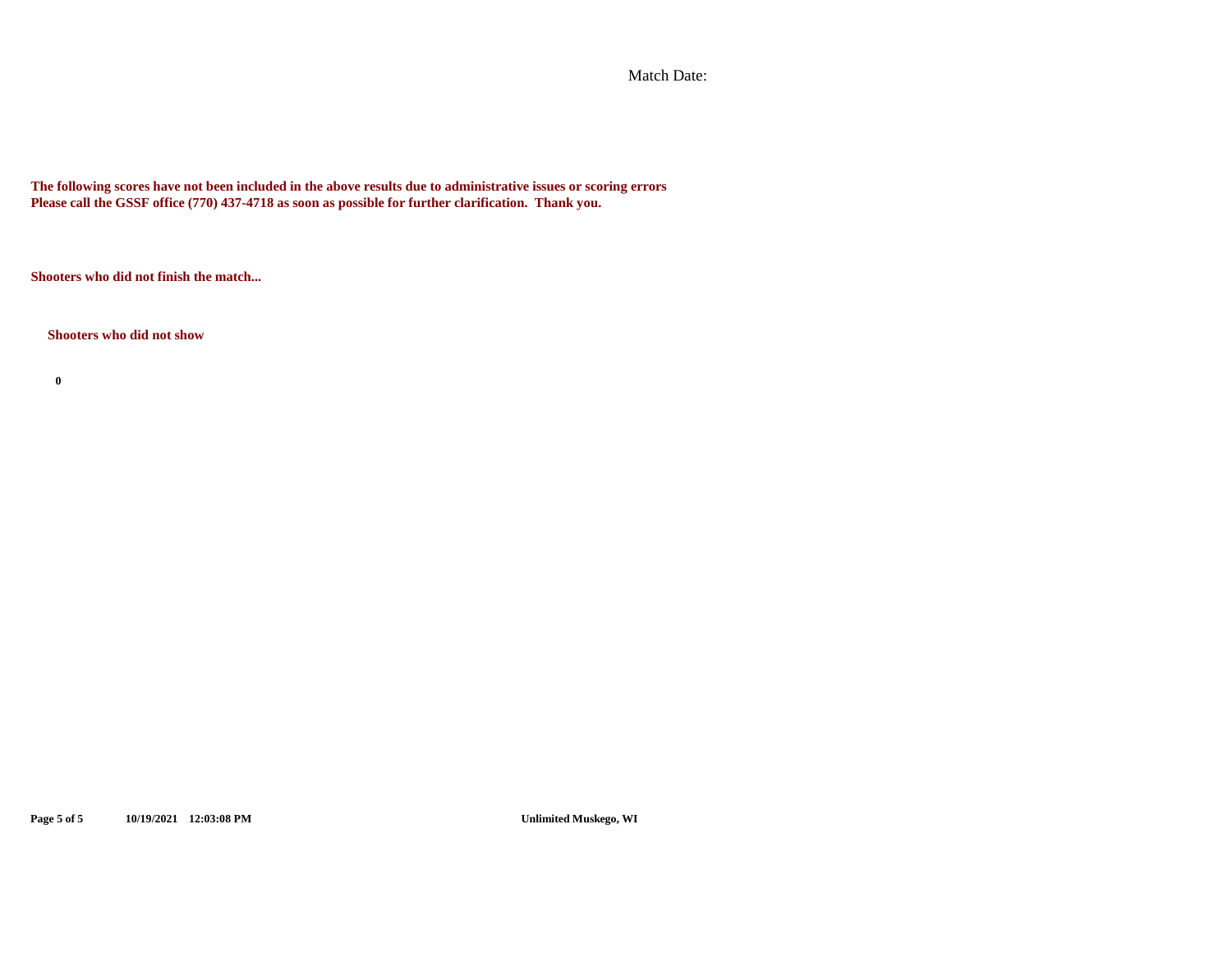### Final Civilian Rankings for the Badger State Regional Classic XV

|                |                       |              |            |                            |        |        |                        |        |                               |                     |        |                | Match Date:                      | 9/25/21             |
|----------------|-----------------------|--------------|------------|----------------------------|--------|--------|------------------------|--------|-------------------------------|---------------------|--------|----------------|----------------------------------|---------------------|
|                | ShooterEntry# / Name  | Match        | 5 to Glock |                            |        |        | <b>Glock</b> "M Totals |        | <b>Glock the PlatesTotals</b> |                     |        |                |                                  |                     |
|                |                       | <b>Total</b> | Time       | Add'L Comb'<br><b>Time</b> |        | Time   | Add'L<br><b>Time</b>   | Comb'd | Time                          | Add'L Comb'<br>Time |        |                | <b>Placing &amp; Prizes</b>      | <b>Categories</b>   |
| 1              | 0007 Robby Personette | 88.90        | 19.76      | 19.00                      | 38.76  | 17.15  | 13.00                  | 30.15  | 19.99                         | 0.00                | 19.99  |                | 1 Pistol Place                   |                     |
| $\overline{2}$ | 0086 Alex Theofiles   | 97.25        | 20.11      | 13.00                      | 33.11  | 17.46  | 4.00                   | 21.46  | 22.68                         | 20.00               | 42.68  | $\overline{2}$ | 100 Place                        |                     |
| $\mathbf{3}$   | 0063 James Cortrecht  | 98.35        | 22.71      | 20.00                      | 42.71  | 19.99  | 7.00                   | 26.99  | 28.65                         | 0.00                | 28.65  | 3              | 75 Place                         |                     |
| $\overline{4}$ | 0052 Travis Beste     | 100.51       | 17.68      | 25.00                      | 42.68  | 16.18  | 13.00                  | 29.18  | 28.65                         | 0.00                | 28.65  |                |                                  |                     |
| -5             | 0033 Elmer Rodriguez  | 104.95       | 31.56      | 20.00                      | 51.56  | 20.11  | 10.00                  | 30.11  | 23.28                         | 0.00                | 23.28  |                | 2 year membership renewal Random |                     |
| -6             | 0003 Thomas Tangen    | 108.89       | 25.18      | 28.00                      | 53.18  | 21.14  | 13.00                  | 34.14  | 21.57                         | 0.00                | 21.57  |                | 75 Super Senior                  | Super Senior        |
| $\overline{7}$ | 0040 Matthew Myers    | 110.30       | 25.98      | 38.00                      | 63.98  | 17.19  | 6.00                   | 23.19  | 23.13                         | 0.00                | 23.13  |                |                                  |                     |
| 8              | 0067 Gerald Lakner    | 110.36       | 27.32      | 20.00                      | 47.32  | 18.50  | 13.00                  | 31.50  | 31.54                         | 0.00                | 31.54  |                | 75 Senior                        | Senior              |
| 9              | 0022 William Shinkan  | 116.40       | 23.79      | 18.00                      | 41.79  | 22.32  | 14.00                  | 36.32  | 38.29                         | 0.00                | 38.29  |                |                                  | Super Senior        |
| 10             | 0078 Jeffrey Hepler   | 118.48       | 35.14      | 12.00                      | 47.14  | 33.80  | 8.00                   | 41.80  | 29.54                         | 0.00                | 29.54  |                | <b>Pistol Random</b>             |                     |
| 11             | 0091 Victor Centeno   | 128.34       | 16.92      | 57.00                      | 73.92  | 19.70  | 11.00                  | 30.70  | 23.72                         | 0.00                | 23.72  |                | Pistol New Member Raffle         |                     |
| 12             | 0077 Remington Hepler | 136.65       | 33.49      | 47.00                      | 80.49  | 24.39  | 1.00                   | 25.39  | 30.77                         | 0.00                | 30.77  |                | 75 Junior Male                   | Junior Male         |
| 13             | 0065 Pamela Phelps    | 138.90       | 37.88      | 29.00                      | 66.88  | 27.67  | 14.00                  | 41.67  | 30.35                         | 0.00                | 30.35  |                | 75 Adult Female                  | <b>Adult Female</b> |
| 14             | 0080 Tom Leahy        | 144.96       | 53.85      | 12.00                      | 65.85  | 45.52  | 5.00                   | 50.52  | 28.59                         | 0.00                | 28.59  |                |                                  | Super Senior        |
| 15             | 0055 Devon Beste      | 167.91       | 23.33      | 49.00                      | 72.33  | 15.13  | 16.00                  | 31.13  | 34.45                         | 30.00               | 64.45  |                |                                  |                     |
| 16             | 0004 Tracy Stefanski  | 172.74       | 60.74      | 19.00                      | 79.74  | 51.29  | 9.00                   | 60.29  | 32.71                         | 0.00                | 32.71  |                | 75 Challenged                    | Challenged          |
| 17             | 0036 Michael Lawver   | 177.07       | 19.15      | 66.00                      | 85.15  | 16.29  | 45.00                  | 61.29  | 30.63                         | 0.00                | 30.63  |                |                                  |                     |
| 18             | 0005 Joe Manago       | 181.59       | 31.67      | 60.00                      | 91.67  | 20.97  | 35.00                  | 55.97  | 33.95                         | 0.00                | 33.95  |                |                                  | Senior              |
| 19             | 0127 Douglas Drljaca  | 199.32       | 38.94      | 39.00                      | 77.94  | 33.59  | 12.00                  | 45.59  | 45.79                         | 30.00               | 75.79  |                |                                  | Senior              |
| 20             | 0109 Anthryss Stanley | 205.27       | 68.31      | 19.00                      | 87.31  | 53.66  | 12.00                  | 65.66  | 52.30                         | 0.00                | 52.30  |                |                                  |                     |
| 21             | 0014 Richard Arehart  | 216.63       | 53.64      | 34.00                      | 87.64  | 49.61  | 4.00                   | 53.61  | 55.38                         | 20.00               | 75.38  |                |                                  | Super Senior        |
| 22             | 0025 Jacob Thiem      | 219.52       | 25.49      | 75.00                      | 100.49 | 21.05  | 24.00                  | 45.05  | 43.98                         | 30.00               | 73.98  |                |                                  |                     |
| 23             | 0117 Dylan Hackner    | 225.58       | 32.18      | 54.00                      | 86.18  | 28.35  | 39.00                  | 67.35  | 42.05                         | 30.00               | 72.05  |                |                                  |                     |
| 24             | 0010 Logan Spoden     | 250.64       | 23.04      | 95.00                      | 118.04 | 26.72  | 32.00                  | 58.72  | 33.88                         | 40.00               | 73.88  |                |                                  |                     |
| 25             | 0059 Ed Cortrecht     | 253.27       | 24.04      | 82.00                      | 106.04 | 26.37  | 27.00                  | 53.37  | 43.86                         | 50.00               | 93.86  |                |                                  | Super Senior        |
| 26             | 0049 Wayne Kidd Jr.   | 267.60       | 22.97      | 72.00                      | 94.97  | 20.28  | 30.00                  | 50.28  | 42.35                         | 80.00               | 122.35 |                |                                  |                     |
| 27             | 0045 Robert Kittelson | 300.25       | 17.37      | 65.00                      | 82.37  | 18.75  | 17.00                  | 35.75  | 52.13                         | 130.00              | 182.13 |                |                                  |                     |
| 28             | 0125 Alex Perlin      | 311.81       | 23.66      | 126.00                     | 149.66 | 20.77  | 58.00                  | 78.77  | 53.38                         | 30.00               | 83.38  |                |                                  |                     |
| 29             | 0050 Aiden Kidd       | 396.77       | 26.73      | 155.00                     | 181.73 | 19.66  | 46.00                  | 65.66  | 39.38                         | 110.00              | 149.38 |                |                                  | Junior Male         |
| 30             | 0126 Roy Cox          | 435.82       | 31.15      | 114.00                     | 145.15 | 37.49  | 74.00                  | 111.49 | 109.18                        | 70.00               | 179.18 |                |                                  |                     |
| 31             | 0094 Tim Sinischo     | 465.97       | 33.44      | 66.00                      | 99.44  | 60.78  | 103.00                 | 163.78 | 42.75                         | 160.00              | 202.75 |                |                                  | Super Senior        |
| 32             | 0104 Carlton Dorval   | 1,217.32     | 299.97     | 300.00                     | 599.97 | 210.74 | 260.00                 | 470.74 | 56.61                         | 90.00               | 146.61 |                |                                  | Junior Male         |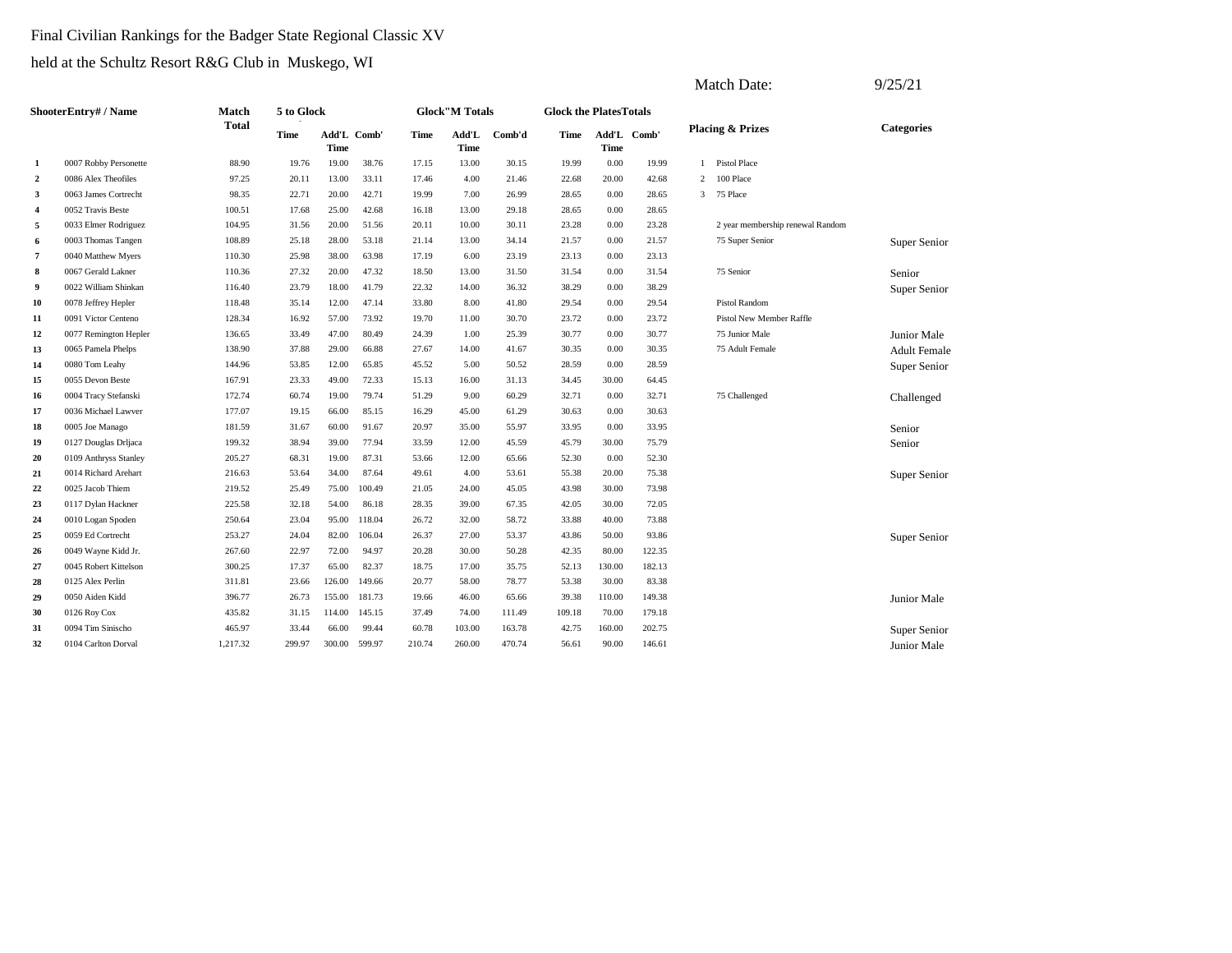### Final Competition Rankings for the Badger State Regional Classic XV

|                |                          |              |             |                            |        |             |                        |        |                               |             |             |                | Match Date:                 | 9/25/21 |
|----------------|--------------------------|--------------|-------------|----------------------------|--------|-------------|------------------------|--------|-------------------------------|-------------|-------------|----------------|-----------------------------|---------|
|                | ShooterEntry# / Name     | Match        | 5 to Glock  |                            |        |             | <b>Glock</b> "M Totals |        | <b>Glock the PlatesTotals</b> |             |             |                |                             |         |
|                |                          | <b>Total</b> | <b>Time</b> | Add'L Comb'<br><b>Time</b> |        | <b>Time</b> | Add'L<br><b>Time</b>   | Comb'd | Time                          | <b>Time</b> | Add'L Comb' |                | <b>Placing &amp; Prizes</b> |         |
| 1              | 0120 Butch Barton*       | 51.64        | 18.04       | 2.00                       | 20.04  | 14.64       | 4.00                   | 18.64  | 12.96                         | 0.00        | 12.96       | $\mathbf{1}$   | Pistol Place                |         |
| 2              | 0096 Luke Oxender*       | 59.21        | 17.18       | 7.00                       | 24.18  | 16.50       | 4.00                   | 20.50  | 14.53                         | 0.00        | 14.53       |                |                             |         |
| 3              | 0093 Eric Kamps*         | 59.31        | 18.52       | 9.00                       | 27.52  | 14.84       | 0.00                   | 14.84  | 16.95                         | 0.00        | 16.95       |                |                             |         |
| 4              | 0029 Bryan Dover*        | 62.50        | 16.21       | 16.00                      | 32.21  | 13.15       | 5.00                   | 18.15  | 12.14                         | 0.00        | 12.14       |                |                             |         |
| 5              | 0047 Chris Templeton*    | 74.10        | 15.03       | 19.00                      | 34.03  | 13.24       | 11.00                  | 24.24  | 15.83                         | 0.00        | 15.83       |                |                             |         |
| 6              | 0082 Jeffrey Bunch*      | 74.37        | 23.06       | 3.00                       | 26.06  | 17.29       | 7.00                   | 24.29  | 24.02                         | 0.00        | 24.02       |                |                             |         |
| $\overline{7}$ | 0071 Lance Bratcher* Sr. | 75.42        | 13.95       | 28.00                      | 41.95  | 11.93       | 8.00                   | 19.93  | 13.54                         | 0.00        | 13.54       |                |                             |         |
| 8              | 0042 Matthew Myers       | 83.86        | 35.58       | 6.00                       | 41.58  | 18.44       | 5.00                   | 23.44  | 18.84                         | 0.00        | 18.84       | $\mathbf{1}$   | 100 Place                   |         |
| 9              | 0088 Alex Theofiles      | 86.58        | 20.81       | 20.00                      | 40.81  | 17.15       | 11.00                  | 28.15  | 17.62                         | 0.00        | 17.62       | $\overline{2}$ | 50 Place                    |         |
| 10             | 0046 Robert Kittelson    | 90.56        | 21.49       | 25.00                      | 46.49  | 17.65       | 7.00                   | 24.65  | 19.42                         | 0.00        | 19.42       | 3              | Knife Place                 |         |
| 11             | 0020 James Shinkan       | 95.33        | 22.62       | 14.00                      | 36.62  | 20.12       | 14.00                  | 34.12  | 24.59                         | 0.00        | 24.59       |                | 50 Random                   |         |
| 12             | 0008 Robby Personette*   | 97.12        | 19.02       | 31.00                      | 50.02  | 19.36       | 7.00                   | 26.36  | 20.74                         | 0.00        | 20.74       |                |                             |         |
| 13             | 0106 Ben Dorval*         | 98.13        | 17.49       | 26.00                      | 43.49  | 16.01       | 17.00                  | 33.01  | 21.63                         | 0.00        | 21.63       |                |                             |         |
| 14             | 0016 Larry Rodencal*     | 104.30       | 25.40       | 23.00                      | 48.40  | 20.29       | 8.00                   | 28.29  | 27.61                         | 0.00        | 27.61       |                |                             |         |
| 15             | 0037 Michael Lawver      | 107.78       | 20.59       | 39.00                      | 59.59  | 16.80       | 10.00                  | 26.80  | 21.39                         | 0.00        | 21.39       |                |                             |         |
| 16             | 0043 Michael Banicki     | 107.95       | 23.70       | 17.00                      | 40.70  | 19.22       | 28.00                  | 47.22  | 20.03                         | 0.00        | 20.03       |                |                             |         |
| 17             | 0034 Elmer Rodriguez     | 110.97       | 31.57       | 28.00                      | 59.57  | 21.25       | 6.00                   | 27.25  | 24.15                         | 0.00        | 24.15       |                |                             |         |
| 18             | 0061 Ed Cortrecht        | 129.13       | 25.41       | 28.00                      | 53.41  | 21.97       | 20.00                  | 41.97  | 33.75                         | 0.00        | 33.75       |                |                             |         |
| 19             | 0064 James Cortrecht     | 137.98       | 24.28       | 44.00                      | 68.28  | 18.99       | 17.00                  | 35.99  | 33.71                         | 0.00        | 33.71       |                |                             |         |
| 20             | 0128 Douglas Drljaca     | 195.95       | 35.86       | 65.00                      | 100.86 | 27.46       | 38.00                  | 65.46  | 29.63                         | 0.00        | 29.63       |                |                             |         |
| 21             | 0026 Jacob Thiem         | 221.08       | 27.11       | 68.00                      | 95.11  | 23.67       | 33.00                  | 56.67  | 39.30                         | 30.00       | 69.30       |                | 50 Random                   |         |
| 22             | 0102 Tim Sinischo        | 398.26       | 37.72       | 95.00                      | 132.72 | 29.26       | 50.00                  | 79.26  | 66.28                         | 120.00      | 186.28      |                |                             |         |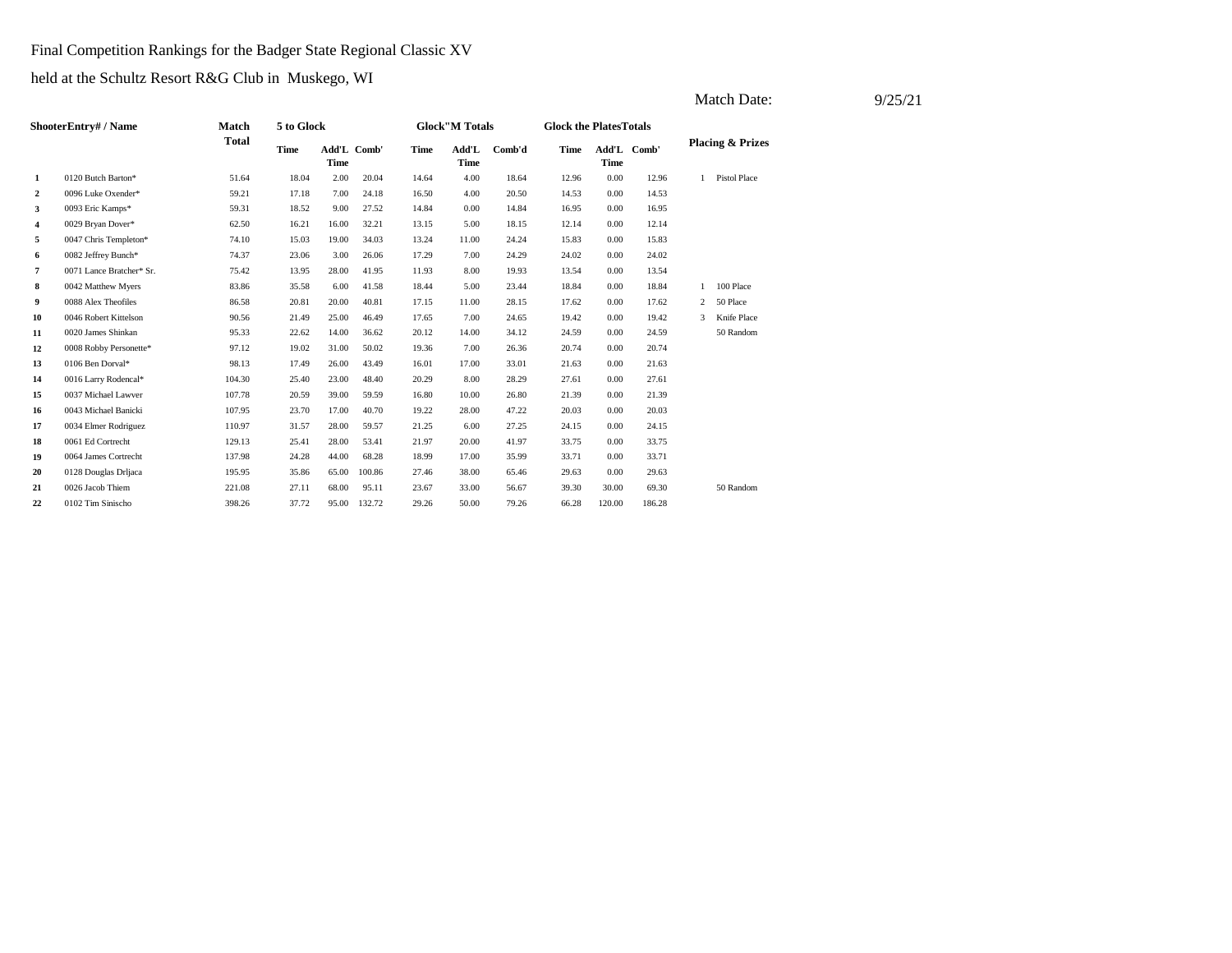# Final Guardian Rankings for the Badger State Regional Classic XV

|                |                       |              |            |                     |        |       |                        |        |                               |       |             | Match Date:                 | 9/25/21    |
|----------------|-----------------------|--------------|------------|---------------------|--------|-------|------------------------|--------|-------------------------------|-------|-------------|-----------------------------|------------|
|                | ShooterEntry# / Name  | Match        | 5 to Glock |                     |        |       | <b>Glock</b> "M Totals |        | <b>Glock the PlatesTotals</b> |       |             |                             |            |
|                | 0113 Bruce Davidson   | <b>Total</b> | Time       | Add'L Comb'<br>Time |        | Time  | Add'L<br>Time          | Comb'd | Time                          | Time  | Add'L Comb' | <b>Placing &amp; Prizes</b> | Categories |
|                |                       | 95.55        | 26.75      | 16.00               | 42.75  | 21.81 | 1.00                   | 22.81  | 29.99                         | 0.00  | 29.99       | 100 Place                   |            |
| $\overline{2}$ | 0069 Evan VanOmmeren  | 103.56       | 27.54      | 14.00               | 41.54  | 28.88 | 6.00                   | 34.88  | 27.14                         | 0.00  | 27.14       | 2 50 Place                  |            |
| 3              | 0001 Scott Tesch      | 135.61       | 26.26      | 27.00               | 53.26  | 20.38 | 20.00                  | 40.38  | 31.97                         | 10.00 | 41.97       | 3 Knife Place               |            |
| $\overline{4}$ | 0111 Andrew Cuevas    | 162.19       | 48.19      | 23.00               | 71.19  | 31.70 | 13.00                  | 44.70  | 46.30                         | 0.00  | 46.30       |                             |            |
| 5              | 0118 Douglas Jamieson | 173.65       | 39.67      | 20.00               | 59.67  | 31.27 | 36.00                  | 67.27  | 46.71                         | 0.00  | 46.71       | 75 Senior                   | Senior     |
| -6             | 0115 Brian Hackner    | 353.88       | 33.18      | 125.00              | 158.18 | 25.18 | 33.00                  | 58.18  | 57.52                         | 80.00 | 137.52      |                             |            |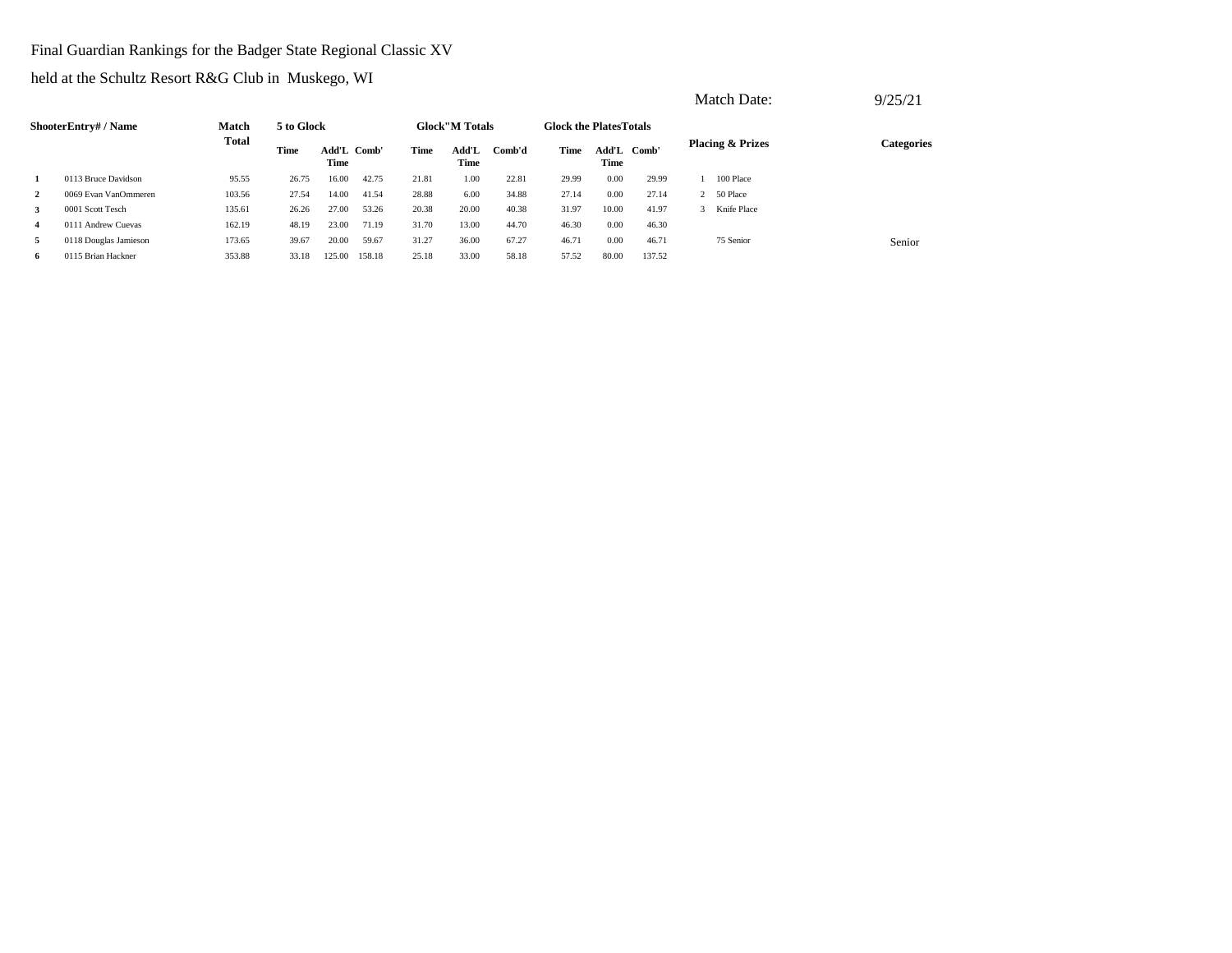# Final Heavy Metal Rankings for the Badger State Regional Classic XV

|                |                        |        |            |                            |       |       |                        |        |                               |       |             | Match Date:   |                             | 9/25/21 |  |
|----------------|------------------------|--------|------------|----------------------------|-------|-------|------------------------|--------|-------------------------------|-------|-------------|---------------|-----------------------------|---------|--|
|                | ShooterEntry# / Name   | Match  | 5 to Glock |                            |       |       | <b>Glock</b> "M Totals |        | <b>Glock the PlatesTotals</b> |       |             |               |                             |         |  |
|                |                        | Total  | Time       | Add'L Comb'<br><b>Time</b> |       | Time  | Add'L<br>Time          | Comb'd | Time                          | Time  | Add'L Comb' |               | <b>Placing &amp; Prizes</b> |         |  |
| 1              | 0032 Bryan Dover*      | 46.91  | 16.07      | 3.00                       | 19.07 | 13.02 | 1.00                   | 14.02  | 13.82                         | 0.00  | 13.82       |               | 100 Place                   |         |  |
| $\overline{2}$ | 0097 Luke Oxender*     | 62.57  | 18.10      | 13.00                      | 31.10 | 17.22 | 2.00                   | 19.22  | 12.25                         | 0.00  | 12.25       |               |                             |         |  |
| 3              | 0018 Larry Rodencal*   | 84.01  | 24.47      | 9.00                       | 33.47 | 22.07 | 6.00                   | 28.07  | 22.47                         | 0.00  | 22.47       |               |                             |         |  |
| $\overline{4}$ | 0089 Alex Theofiles    | 84.16  | 20.50      | 21.00                      | 41.50 | 17.13 | 5.00                   | 22.13  | 20.53                         | 0.00  | 20.53       |               | 100 Place                   |         |  |
| 5              | 0021 James Shinkan     | 92.64  | 23.79      | 17.00                      | 40.79 | 20.29 | 11.00                  | 31.29  | 20.56                         | 0.00  | 20.56       |               | 2 50 Place                  |         |  |
| 6              | 0130 Eric Frank*       | 102.06 | 21.37      | 8.00                       | 29.37 | 19.22 | 16.00                  | 35.22  | 27.47                         | 10.00 | 37.47       |               |                             |         |  |
| $\overline{7}$ | 0085 Jeffrey Bunch*    | 110.67 | 24.27      | 14.00                      | 38.27 | 18.93 | 2.00                   | 20.93  | 31.47                         | 20.00 | 51.47       |               |                             |         |  |
| 8              | 0101 Troy Janda*       | 120.66 | 27.28      | 32.00                      | 59.28 | 21.81 | 3.00                   | 24.81  | 36.57                         | 0.00  | 36.57       |               |                             |         |  |
| 9              | 0024 William Shinkan   | 126.15 | 24.40      | 29.00                      | 53.40 | 22.06 | 10.00                  | 32.06  | 30.69                         | 10.00 | 40.69       | $\mathcal{E}$ | Knife Place                 |         |  |
| 10             | 0009 Robby Personette* | 132.53 | 21.98      | 35.00                      | 56.98 | 22.74 | 9.00                   | 31.74  | 33.81                         | 10.00 | 43.81       |               |                             |         |  |
| 11             | 0039 Michael Lawver    | 139.66 | 20.81      | 36.00                      | 56.81 | 16.83 | 18.00                  | 34.83  | 28.02                         | 20.00 | 48.02       |               |                             |         |  |
| 12             | 0062 Ed Cortrecht      | 173.18 | 27.17      | 67.00                      | 94.17 | 24.50 | 20.00                  | 44.50  | 34.51                         | 0.00  | 34.51       |               |                             |         |  |
| 13             | 0058 Devon Beste       | 186.42 | 23.34      | 49.00                      | 72.34 | 18.72 | 30.00                  | 48.72  | 35.36                         | 30.00 | 65.36       |               |                             |         |  |
| 14             | 0076 Jeff Kirk         | 260.09 | 20.13      | 77.00                      | 97.13 | 20.07 | 48.00                  | 68.07  | 44.89                         | 50.00 | 94.89       |               |                             |         |  |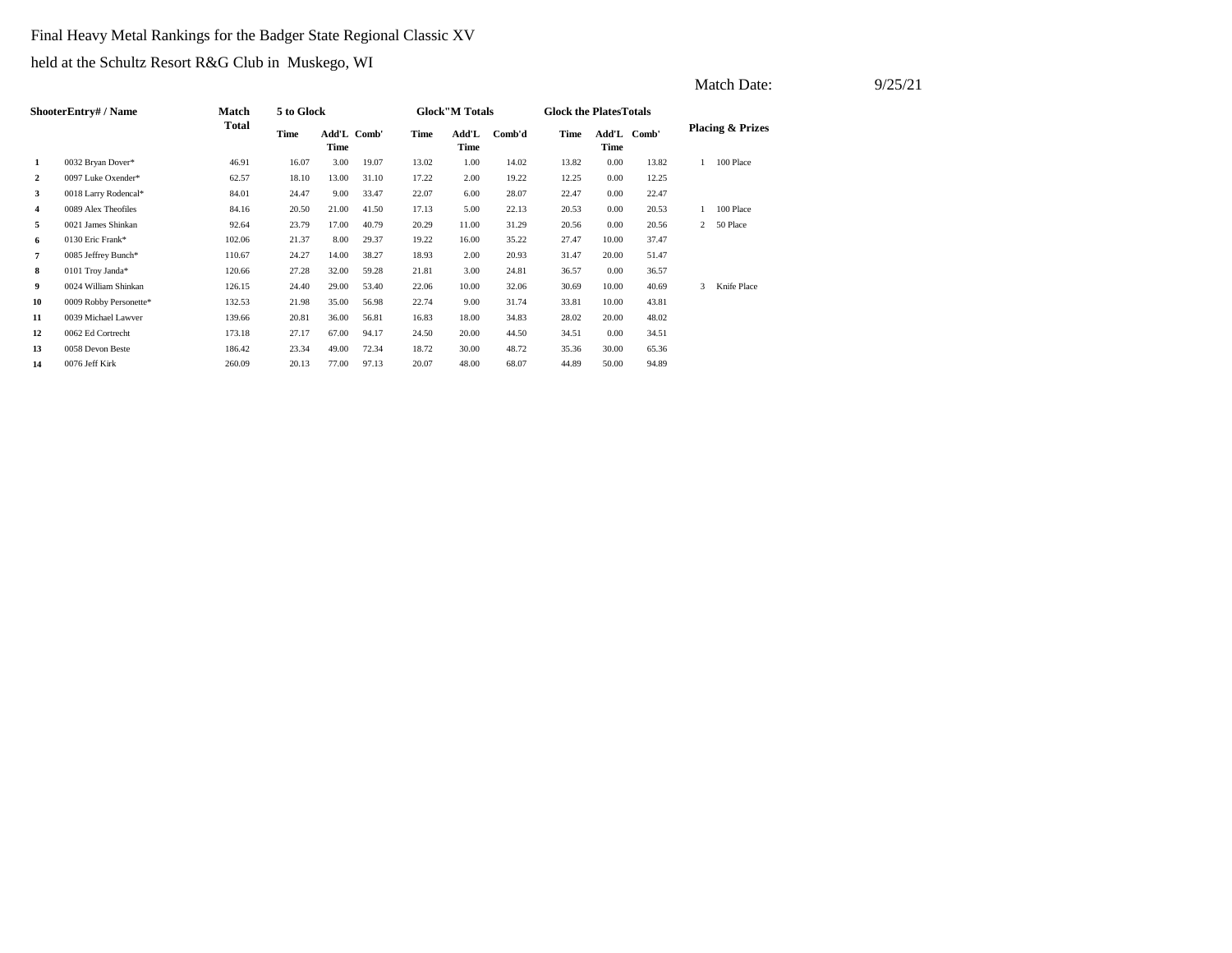# Final Major Sub Rankings for the Badger State Regional Classic XV

|   |                      |        |            |                     |       |       |                        |        |                               |               |        |   | Match Date:                 |  | 9/25/21 |
|---|----------------------|--------|------------|---------------------|-------|-------|------------------------|--------|-------------------------------|---------------|--------|---|-----------------------------|--|---------|
|   | ShooterEntry# / Name | Match  | 5 to Glock |                     |       |       | <b>Glock</b> "M Totals |        | <b>Glock the PlatesTotals</b> |               |        |   |                             |  |         |
|   |                      | Total  | Time       | Add'L Comb'<br>Time |       | Time  | Add'L<br>Time          | Comb'd | Time                          | Add'L<br>Time | Comb'  |   | <b>Placing &amp; Prizes</b> |  |         |
|   | 0028 Bryan Dover*    | 38.72  | 10.34      | 4.00                | 14.34 | 8.32  | 2.00                   | 10.32  | 14.06                         | 0.00          | 14.06  |   | 100 Place                   |  |         |
|   | 0099 Troy Janda*     | 78.54  | 16.19      | 9.00                | 25.19 | 14.97 | 3.00                   | 17.97  | 35.38                         | 0.00          | 35.38  |   |                             |  |         |
|   | 0105 Ben Dorval*     | 92.37  | 12.57      | 12.00               | 24.57 | 12.78 | 6.00                   | 18.78  | 19.02                         | 30.00         | 49.02  |   |                             |  |         |
| 4 | 0041 Matthew Myers   | 152.24 | 24.65      | 17.00               | 41.65 | 18.07 | 7.00                   | 25.07  | 35.52                         | 50.00         | 85.52  |   | 100 Place                   |  |         |
| 5 | 0053 Travis Beste    | 191.05 | 12.05      | 19.00               | 31.05 | 15.00 | 12.00                  | 27.00  | 33.00                         | 100.00        | 133.00 |   | 2 50 Place                  |  |         |
| 6 | 0056 Devon Beste     | 216.22 | 13.59      | 43.00               | 56.59 | 13.54 | 9.00                   | 22.54  | 27.09                         | 110.00        | 137.09 | 3 | Knife Place                 |  |         |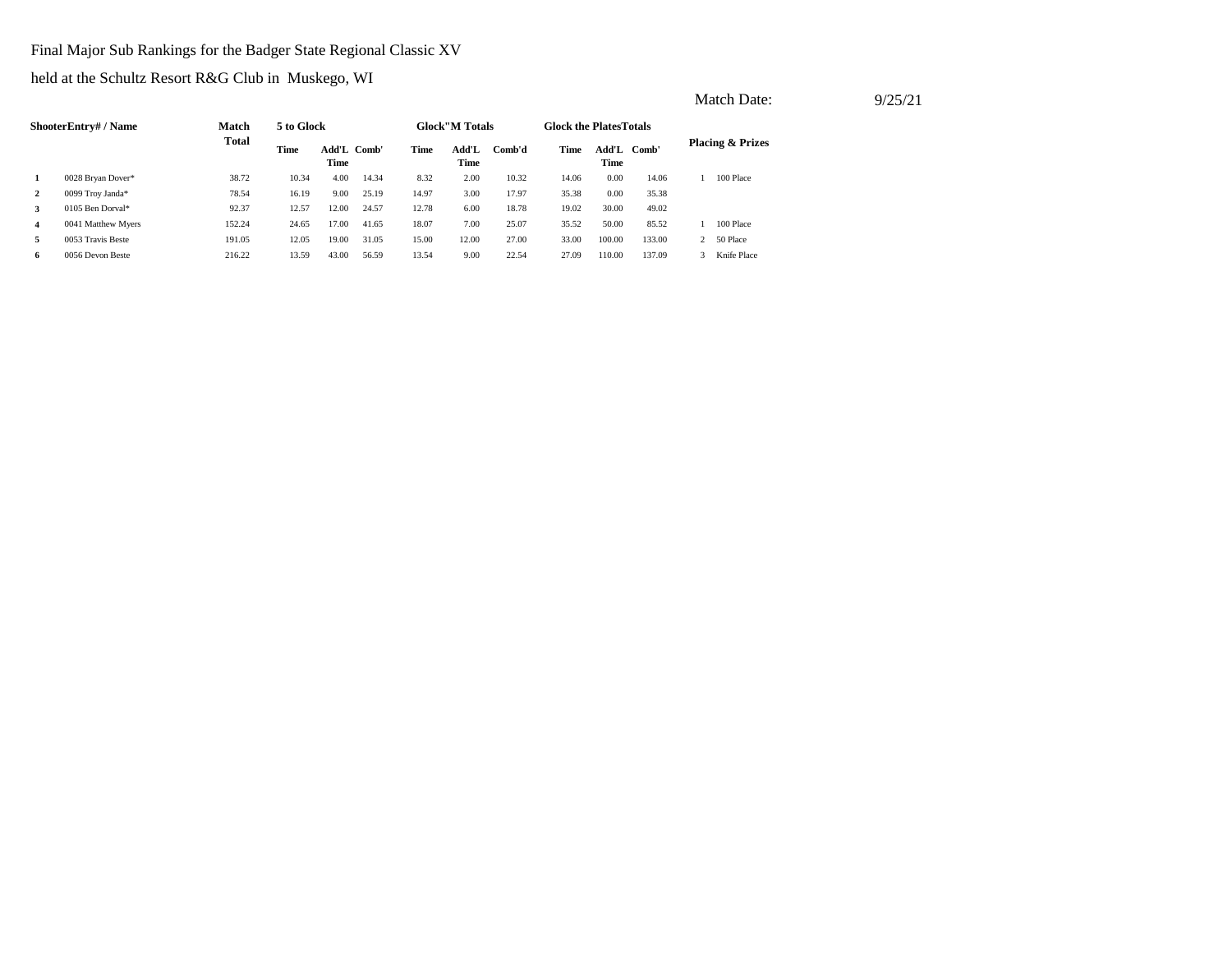# Final Master Stock Rankings for the Badger State Regional Classic XV

|                |                          |              |            |                     |       |       |                        |        |                                |               |       |   | Match Date:                 | 9/25/21 |
|----------------|--------------------------|--------------|------------|---------------------|-------|-------|------------------------|--------|--------------------------------|---------------|-------|---|-----------------------------|---------|
|                | ShooterEntry# / Name     | Match        | 5 to Glock |                     |       |       | <b>Glock</b> "M Totals |        | <b>Glock the Plates Totals</b> |               |       |   |                             |         |
|                |                          | <b>Total</b> | Time       | Add'L Comb'<br>Time |       | Time  | Add'L<br><b>Time</b>   | Comb'd | Time                           | Add'L<br>Time | Comb' |   | <b>Placing &amp; Prizes</b> |         |
| 1              | 0031 Bryan Dover*        | 44.38        | 16.35      | 1.00                | 17.35 | 13.72 | 1.00                   | 14.72  | 12.31                          | 0.00          | 12.31 |   | Pistol MatchMeister         |         |
| $\mathbf{2}$   | 0122 Butch Barton*       | 50.79        | 17.03      | 4.00                | 21.03 | 14.11 | 3.00                   | 17.11  | 12.65                          | 0.00          | 12.65 |   | 100 Place                   |         |
| $\mathbf{3}$   | 0074 Lance Bratcher* Jr  | 58.40        | 17.21      | 11.00               | 28.21 | 14.89 | 2.00                   | 16.89  | 13.30                          | 0.00          | 13.30 |   | 2 50 Place                  |         |
| $\overline{4}$ | 0092 Eric Kamps*         | 84.73        | 17.21      | 29.00               | 46.21 | 14.94 | 10.00                  | 24.94  | 13.58                          | 0.00          | 13.58 | 3 | Knife Place                 |         |
| 5              | 0084 Jeffrey Bunch*      | 88.42        | 23.62      | 16.00               | 39.62 | 19.57 | 10.00                  | 29.57  | 19.23                          | 0.00          | 19.23 |   |                             |         |
| 6              | 0124 Larry Plank*        | 89.87        | 29.35      | 7.00                | 36.35 | 23.42 | 6.00                   | 29.42  | 24.10                          | 0.00          | 24.10 |   |                             |         |
| $\overline{7}$ | 0100 Troy Janda*         | 90.68        | 23.28      | 19.00               | 42.28 | 19.36 | 9.00                   | 28.36  | 20.04                          | 0.00          | 20.04 |   |                             |         |
| 8              | 0072 Lance Bratcher* Sr. | 135.23       | 17.15      | 60.00               | 77.15 | 12.57 | 14.00                  | 26.57  | 21.51                          | 10.00         | 31.51 |   |                             |         |
| 9              | 0017 Larry Rodencal*     | 149.05       | 28.14      | 26.00               | 54.14 | 21.59 | 10.00                  | 31.59  | 43.32                          | 20.00         | 63.32 |   |                             |         |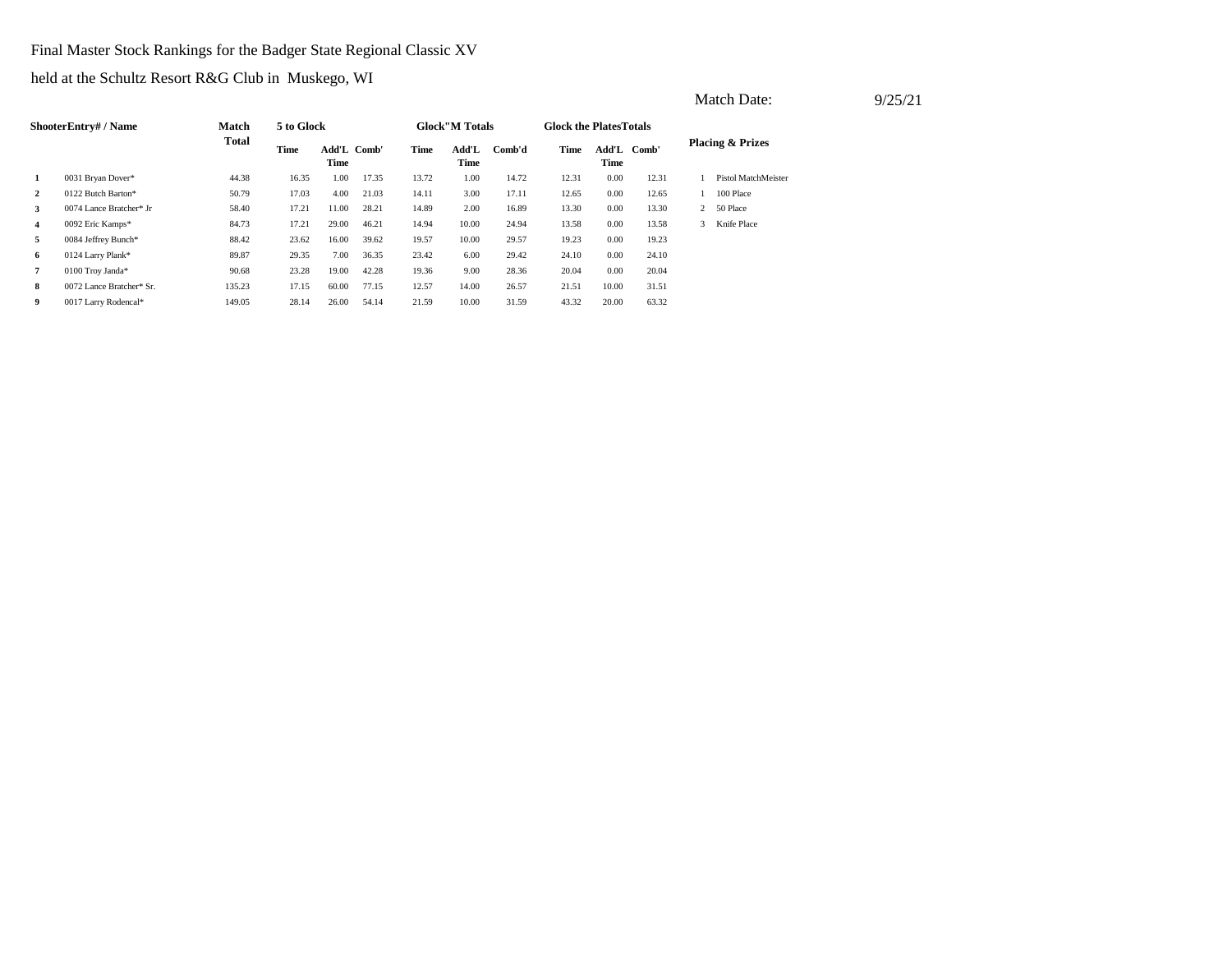### Final SubCompact Rankings for the Badger State Regional Classic XV

|                |                       |              |             |                            |        |       |                        |        |                               |       |             |                | Match Date:                 | 9/25/21 |
|----------------|-----------------------|--------------|-------------|----------------------------|--------|-------|------------------------|--------|-------------------------------|-------|-------------|----------------|-----------------------------|---------|
|                | ShooterEntry# / Name  | Match        | 5 to Glock  |                            |        |       | <b>Glock</b> "M Totals |        | <b>Glock the PlatesTotals</b> |       |             |                |                             |         |
|                |                       | <b>Total</b> | <b>Time</b> | Add'L Comb'<br><b>Time</b> |        | Time  | Add'L<br><b>Time</b>   | Comb'd | Time                          | Time  | Add'L Comb' |                | <b>Placing &amp; Prizes</b> |         |
| 1              | 0027 Bryan Dover*     | 52.22        | 16.43       | 8.00                       | 24.43  | 12.75 | 1.00                   | 13.75  | 14.04                         | 0.00  | 14.04       |                | 100 Place                   |         |
| $\mathbf{2}$   | 0019 James Shinkan    | 71.66        | 20.24       | 7.00                       | 27.24  | 20.26 | 0.00                   | 20.26  | 24.16                         | 0.00  | 24.16       |                | 100 Place                   |         |
| 3              | 0129 Eric Frank*      | 76.66        | 20.22       | 7.00                       | 27.22  | 18.64 | 10.00                  | 28.64  | 20.80                         | 0.00  | 20.80       |                |                             |         |
| $\overline{4}$ | 0087 Alex Theofiles   | 79.75        | 21.86       | 21.00                      | 42.86  | 17.48 | 1.00                   | 18.48  | 18.41                         | 0.00  | 18.41       | $\overline{2}$ | 50 Place                    |         |
| 5              | 0098 Troy Janda*      | 107.17       | 25.41       | 29.00                      | 54.41  | 21.39 | 2.00                   | 23.39  | 29.37                         | 0.00  | 29.37       |                |                             |         |
| 6              | 0015 Larry Rodencal*  | 114.08       | 24.69       | 27.00                      | 51.69  | 21.01 | 11.00                  | 32.01  | 30.38                         | 0.00  | 30.38       |                |                             |         |
| $\overline{7}$ | 0123 Larry Plank*     | 115.56       | 31.95       | 25.00                      | 56.95  | 21.86 | 7.00                   | 28.86  | 29.75                         | 0.00  | 29.75       |                |                             |         |
| 8              | 0081 David Knutson*   | 141.79       | 27.69       | 46.00                      | 73.69  | 24.53 | 19.00                  | 43.53  | 24.57                         | 0.00  | 24.57       |                |                             |         |
| 9              | 0002 Scott Tesch      | 144.93       | 23.55       | 46.00                      | 69.55  | 23.68 | 22.00                  | 45.68  | 29.70                         | 0.00  | 29.70       | 3              | Knife Place                 |         |
| 10             | 0114 Bruce Davidson   | 145.82       | 26.42       | 55.00                      | 81.42  | 25.16 | 9.00                   | 34.16  | 30.24                         | 0.00  | 30.24       |                |                             |         |
| 11             | 0023 William Shinkan  | 170.69       | 24.28       | 18.00                      | 42.28  | 20.67 | 19.00                  | 39.67  | 38.74                         | 50.00 | 88.74       |                |                             |         |
| 12             | 0060 Ed Cortrecht     | 189.45       | 24.41       | 78.00                      | 102.41 | 20.59 | 28.00                  | 48.59  | 38.45                         | 0.00  | 38.45       |                |                             |         |
| 13             | 0006 Joe Manago       | 254.77       | 29.82       | 70.00                      | 99.82  | 22.70 | 58.00                  | 80.70  | 54.25                         | 20.00 | 74.25       |                |                             |         |
| 14             | 0110 Anthryss Stanley | 278.08       | 66.00       | 34.00                      | 100.00 | 59.03 | 34.00                  | 93.03  | 55.05                         | 30.00 | 85.05       |                |                             |         |
| 15             | 0112 Andrew Cuevas    | 279.54       | 31.81       | 80.00                      | 111.81 | 36.97 | 26.00                  | 62.97  | 74.76                         | 30.00 | 104.76      |                |                             |         |
| 16             | 0116 Brian Hackner    | 307.74       | 43.10       | 101.00                     | 144.10 | 32.94 | 34.00                  | 66.94  | 66.70                         | 30.00 | 96.70       |                |                             |         |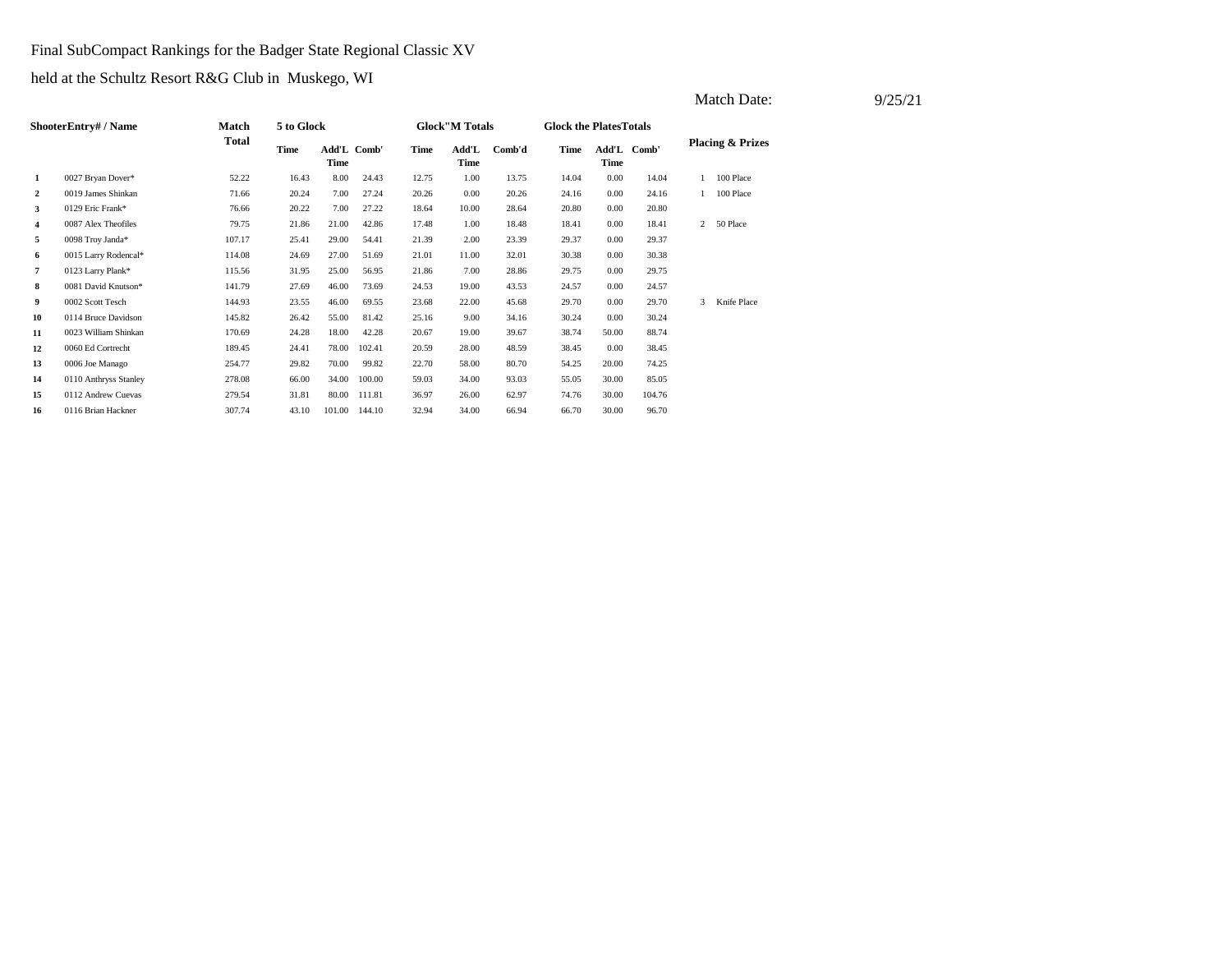# Final Unlimited Rankings for the Badger State Regional Classic XV

|                |                          |              |             |                            |        |             |                       |        |                               |        |             |              | Match Date:                 |  | 9/25/21 |
|----------------|--------------------------|--------------|-------------|----------------------------|--------|-------------|-----------------------|--------|-------------------------------|--------|-------------|--------------|-----------------------------|--|---------|
|                | ShooterEntry#/Name       | <b>Match</b> | 5 to Glock  |                            |        |             | <b>Glock"M Totals</b> |        | <b>Glock the PlatesTotals</b> |        |             |              |                             |  |         |
|                |                          | <b>Total</b> | <b>Time</b> | Add'L Comb'<br><b>Time</b> |        | <b>Time</b> | Add'L<br><b>Time</b>  | Comb'd | Time                          | Time   | Add'L Comb' |              | <b>Placing &amp; Prizes</b> |  |         |
| 1              | 0030 Bryan Dover*        | 43.41        | 15.09       | 2.00                       | 17.09  | 13.55       | 0.00                  | 13.55  | 12.77                         | 0.00   | 12.77       | $\mathbf{1}$ | 100 Place                   |  |         |
| $\overline{2}$ | 0121 Butch Barton*       | 49.86        | 18.04       | 4.00                       | 22.04  | 14.36       | 1.00                  | 15.36  | 12.46                         | 0.00   | 12.46       |              |                             |  |         |
| 3              | 0048 Chris Templeton*    | 57.39        | 14.00       | 10.00                      | 24.00  | 13.62       | 5.00                  | 18.62  | 14.77                         | 0.00   | 14.77       |              |                             |  |         |
| $\overline{4}$ | 0095 Scott Blazek        | 58.24        | 16.11       | 8.00                       | 24.11  | 13.29       | 6.00                  | 19.29  | 14.84                         | 0.00   | 14.84       | $\mathbf{1}$ | <b>Pistol Place</b>         |  |         |
| 5              | 0083 Jeffrey Bunch*      | 61.79        | 20.58       | 7.00                       | 27.58  | 18.87       | 2.00                  | 20.87  | 13.34                         | 0.00   | 13.34       |              |                             |  |         |
| 6              | 0044 Michael Banicki     | 64.81        | 22.90       | 8.00                       | 30.90  | 16.33       | 5.00                  | 21.33  | 12.58                         | 0.00   | 12.58       |              | 2 75 Place                  |  |         |
| $\overline{7}$ | 0073 Lance Bratcher* Jr  | 69.80        | 17.58       | 25.00                      | 42.58  | 14.01       | 1.00                  | 15.01  | 12.21                         | 0.00   | 12.21       |              |                             |  |         |
| 8              | 0054 Travis Beste        | 74.61        | 19.76       | 8.00                       | 27.76  | 18.52       | 7.00                  | 25.52  | 21.33                         | 0.00   | 21.33       | 3            | 50 Place                    |  |         |
| 9              | 0107 Ben Dorval*         | 82.84        | 17.61       | 18.00                      | 35.61  | 15.63       | 13.00                 | 28.63  | 18.60                         | 0.00   | 18.60       |              |                             |  |         |
| 10             | 0035 Elmer Rodriguez     | 84.59        | 26.30       | 13.00                      | 39.30  | 17.93       | 5.00                  | 22.93  | 22.36                         | 0.00   | 22.36       |              |                             |  |         |
| 11             | 0108 Anthony Stanley Sr. | 88.77        | 32.49       | 5.00                       | 37.49  | 23.20       | 5.00                  | 28.20  | 23.08                         | 0.00   | 23.08       |              |                             |  |         |
| 12             | 0079 Matthew McCormack   | 96.89        | 25.09       | 28.00                      | 53.09  | 24.77       | 1.00                  | 25.77  | 18.03                         | 0.00   | 18.03       |              |                             |  |         |
| 13             | 0066 Pamela Phelps       | 117.21       | 33.68       | 13.00                      | 46.68  | 27.88       | 13.00                 | 40.88  | 29.65                         | 0.00   | 29.65       |              |                             |  |         |
| 14             | 0075 Jeff Kirk           | 125.06       | 20.51       | 35.00                      | 55.51  | 20.20       | 27.00                 | 47.20  | 22.35                         | 0.00   | 22.35       |              |                             |  |         |
| 15             | 0038 Michael Lawver      | 128.44       | 19.41       | 43.00                      | 62.41  | 16.00       | 19.00                 | 35.00  | 31.03                         | 0.00   | 31.03       |              |                             |  |         |
| 16             | 0119 Matthew Johnson     | 136.86       | 24.03       | 37.00                      | 61.03  | 20.22       | 20.00                 | 40.22  | 25.61                         | 10.00  | 35.61       |              |                             |  |         |
| 17             | 0068 Gerald Lakner       | 153.80       | 27.65       | 33.00                      | 60.65  | 20.67       | 17.00                 | 37.67  | 45.48                         | 10.00  | 55.48       |              |                             |  |         |
| 18             | 0057 Devon Beste         | 218.43       | 32.37       | 119.00                     | 151.37 | 18.54       | 18.00                 | 36.54  | 30.52                         | 0.00   | 30.52       |              |                             |  |         |
| 19             | 0051 Aiden Kidd          | 390.45       | 23.49       | 120.00                     | 143.49 | 17.75       | 66.00                 | 83.75  | 43.21                         | 120.00 | 163.21      |              |                             |  |         |
| 20             | 0090 Angela Centeno      | 396.13       | 38.52       | 96.00                      | 134.52 | 33.04       | 83.00                 | 116.04 | 65.57                         | 80.00  | 145.57      |              |                             |  |         |
| 21             | 0103 Tim Sinischo        | 429.63       | 31.91       | 82.00                      | 113.91 | 26.82       | 123.00                | 149.82 | 65.90                         | 100.00 | 165.90      |              |                             |  |         |
| 22             | 0070 Evan VanOmmeren     | 1,727.19     | 299.97      | 300.00                     | 599.97 | 299.97      | 270.00                | 569.97 | 317.25                        | 240.00 | 557.25      |              |                             |  |         |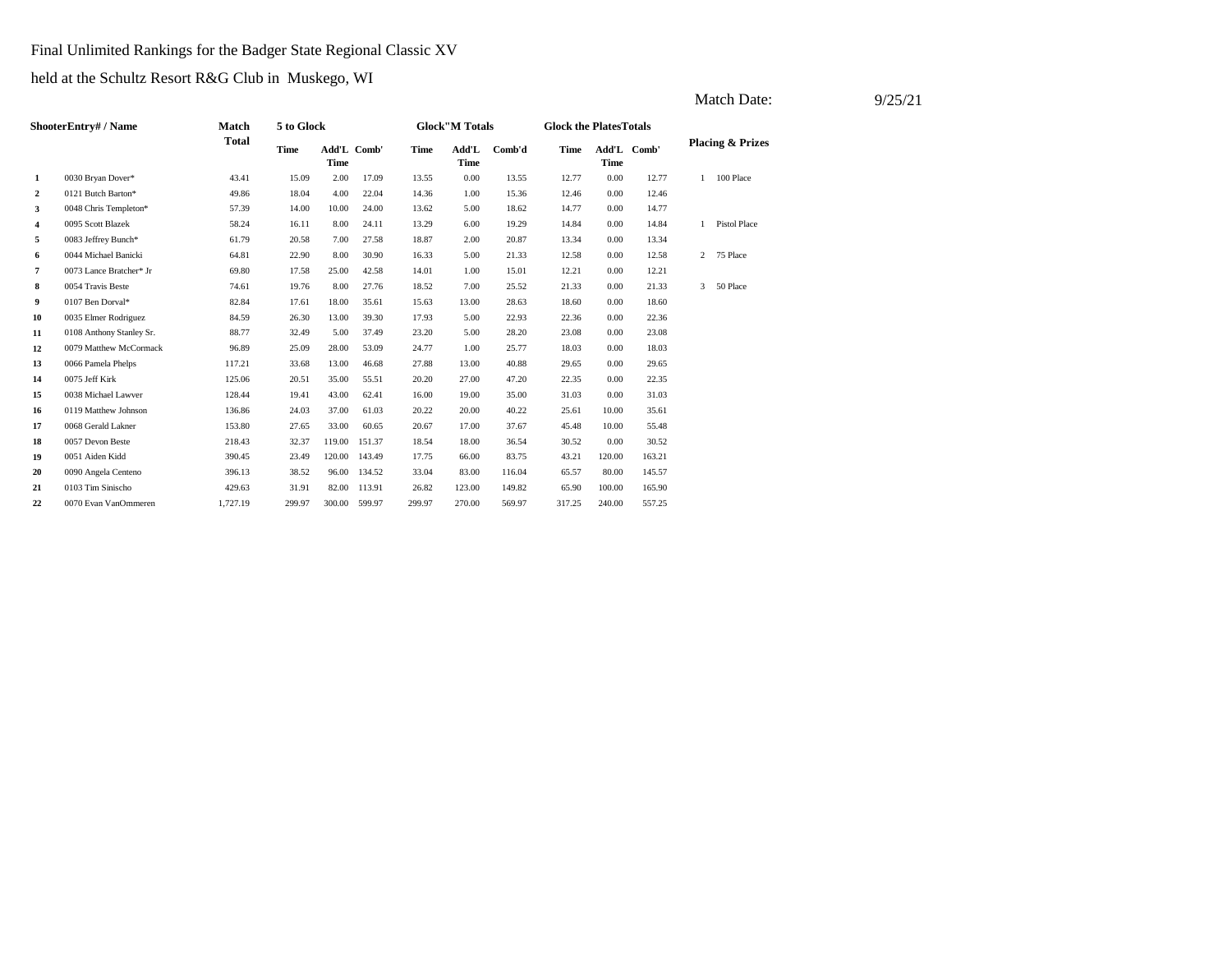### **Final Team Rankings for the Badger State Regional Classic XV**

**held at the Schultz Resort R&G Club in Muskego, WI**

Match Date: 9/25/21

| Civilian        |       |        |                        |
|-----------------|-------|--------|------------------------|
| <b>Standing</b> | Score |        | <b>Team Name</b>       |
|                 |       |        |                        |
|                 | ı.    | 516.61 | Department of the Navy |

**Standing Score Team Name Team Members**

Michael Lawver , Logan Spoden , Robby Personette